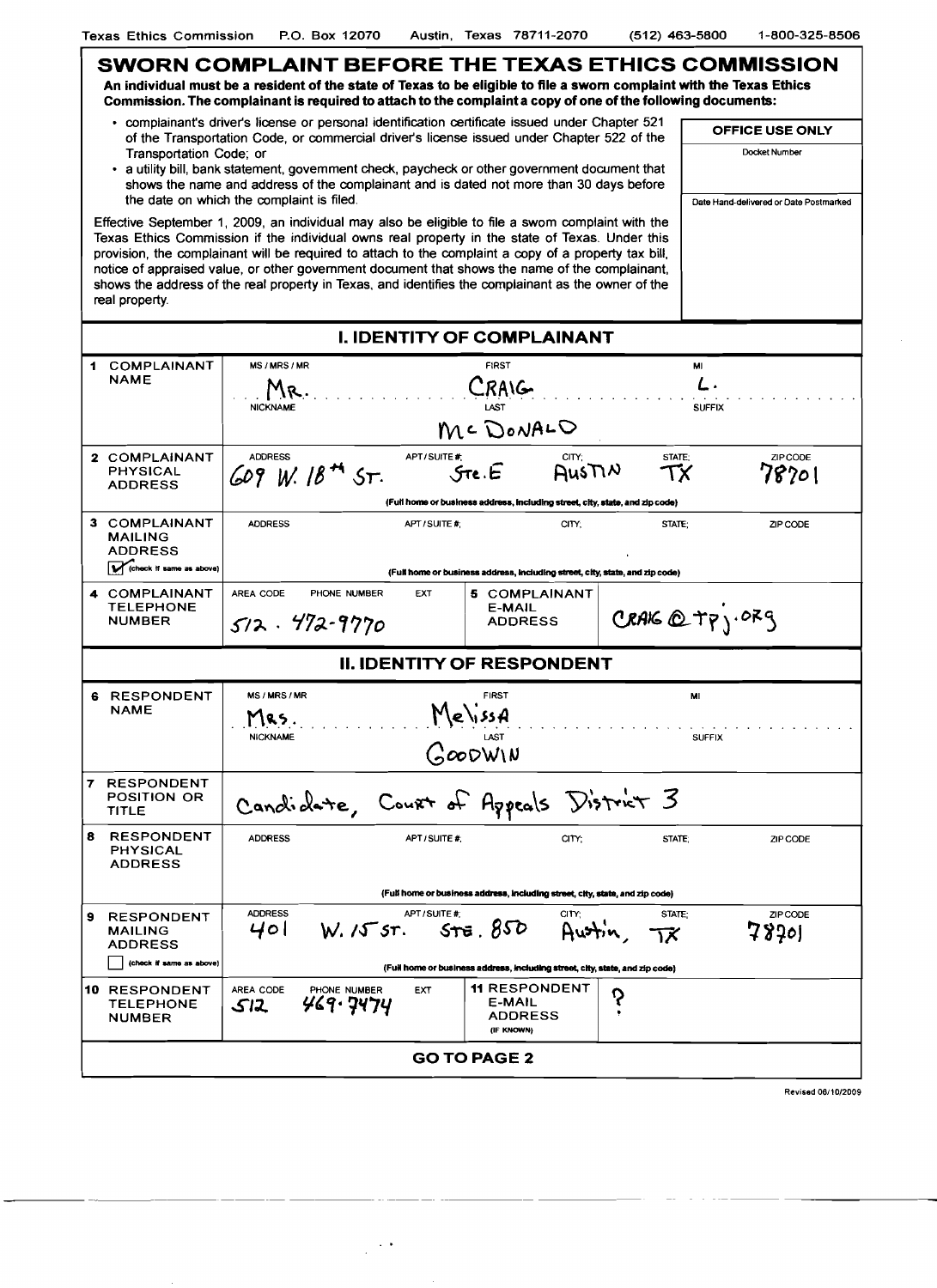## **III. Nature of Alleged Violations**

Respondent Melissa Goodwin, a candidate in the March 2,2010 Republican Primary election for a seat on the  $3<sup>rd</sup>$  Court of Appeals, appears to have accepted approximately \$20,275 in political contributions during January and February of 2010 that exceed the contribution limits for the office in violation of the Judicial Campaign Fairness Act Section 253.155 of the Texas Election Code.

According to Section 253.155 of the Judicial Campaign Fairness Act, the aggregate limit on political contributions from a person to a candidate for the March 2, 2010 primary election for this office is \$5,000 [Section 253.155 (b)(C)].

The only exception to the \$5,000 limit is found in Section 253.159, which states that the limit does not apply to an individual who is related to the candidate within the second degree by consanguinity, as defmed in Subchapter B, Chapter 573, Government Code.

The respondent appears to have accepted a total of \$25,274.26 in political contributions from Bob & Paka Goodwin of Marble Falls, Texas. Respondent reported most of this money (\$25,000) as a campaign loan. Under Chapter 251 of the Election Code (Subchapter A, Section 251.001), such a loan (not made by a corporation that has legally lent money for at least one year) is defmed as a "Contribution."

###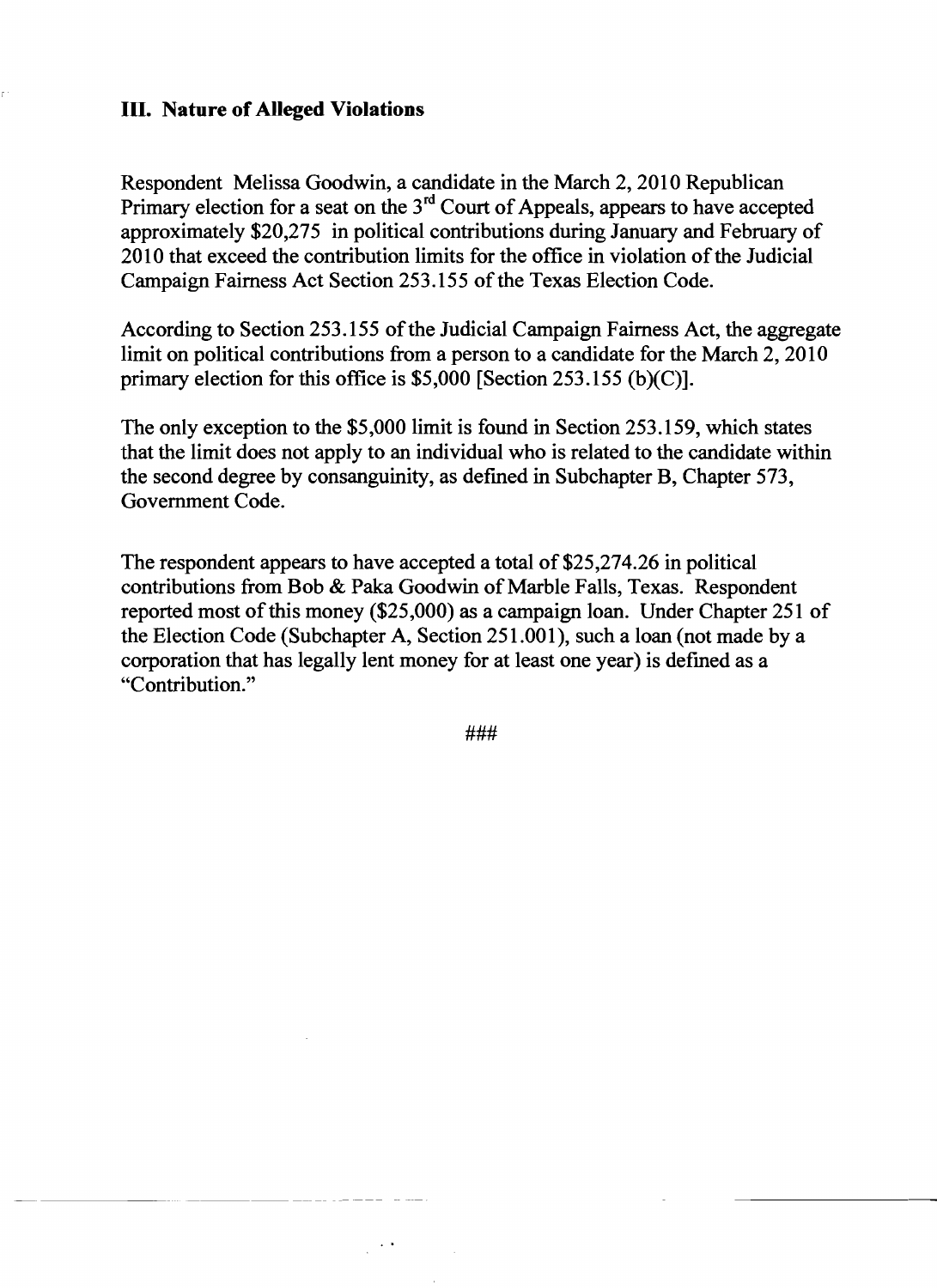# **IV. Statement of Facts**

Respondent Melissa Goodwin was a candidate for the March 2, 2010 Republican Party election for Place 4 on the 3<sup>rd</sup> Court of Appeals. Goodwin's opponent, Scott Field, filed a sworn declaration of intent to comply with the expenditure limits prescribed by the Judicial Campaign Fairness Act.

Respondent Goodwin's Judicial Campaign Finance Report (Account # 00062281) covering the period 1/1/2010 through 1/21/2010 lists a \$25,000 campaign loan received on  $1/21/2010$  from Bob & Paka Goodwin of Marble Falls, TX. The report lists the lenders as "retired funeral directors and funeral home owners."

Respondent's subsequent campaign report covering the period 1/22/2010 through  $2/20/2010$  lists an in-kind contribution of \$274.26 on  $2/12/2010$ from Paka & Bob Goodwin of Marble Falls, TX.

During the primary election the respondent reported \$25,274.26 from Bob & Paka Goodwin. This appears to exceed the allowable contribution limit for the election (\$5,000) by more than \$20,000.

The only exception to this \$5,000 limit is for contributions from individuals related to the candidate within the second degree of consanguinity. From the personal and family information posted on the respondent's campaign website, it does not appear that Bob & Paka Goodwin meet this standard.

###

 $\sim$   $\sim$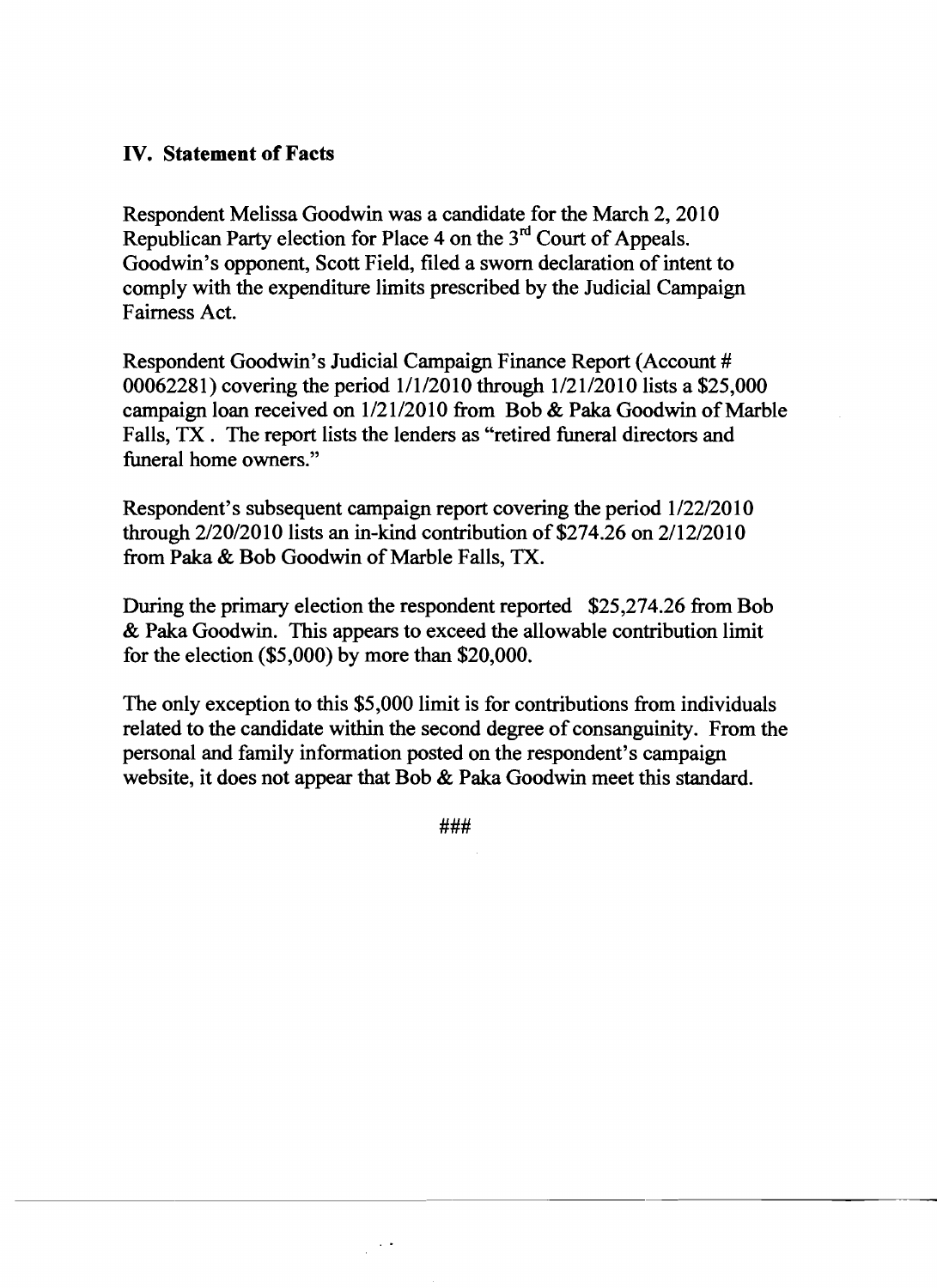$\sim 10^{-1}$ 

| <u>V. LISTING OF DOCUMENTS AND OTHER MATERIALS</u><br>Page 4                                                                                                                                                                                |
|---------------------------------------------------------------------------------------------------------------------------------------------------------------------------------------------------------------------------------------------|
| List all documents and other materials filed with this complaint. Additionally, list all other documents and other materials<br>that are relevant to this complaint and that are within your knowledge, including their location, if known. |
|                                                                                                                                                                                                                                             |
|                                                                                                                                                                                                                                             |
| 1.) Form Jc/0H for period 1/01/2010 through 1/21/2010                                                                                                                                                                                       |
| Filed by Melissa Goodwin, Acct. # 00062281                                                                                                                                                                                                  |
|                                                                                                                                                                                                                                             |
|                                                                                                                                                                                                                                             |
| 2) From Jc/0H for pertos 1/22/2010 through 2/20/2010<br>Filed by Melissa Cooolwin, Arct, # 00062281 (Pactile!)                                                                                                                              |
|                                                                                                                                                                                                                                             |
|                                                                                                                                                                                                                                             |
| 3. Phintout from "About Judge Goodvin" website                                                                                                                                                                                              |
| which describes her family members.                                                                                                                                                                                                         |
| Chttp://www.judgegoodwin.com/4691658_37898.htm                                                                                                                                                                                              |
|                                                                                                                                                                                                                                             |
|                                                                                                                                                                                                                                             |
|                                                                                                                                                                                                                                             |
|                                                                                                                                                                                                                                             |
|                                                                                                                                                                                                                                             |
|                                                                                                                                                                                                                                             |
|                                                                                                                                                                                                                                             |
|                                                                                                                                                                                                                                             |
|                                                                                                                                                                                                                                             |
|                                                                                                                                                                                                                                             |
|                                                                                                                                                                                                                                             |
|                                                                                                                                                                                                                                             |
|                                                                                                                                                                                                                                             |
| ATTACH ADDITIONAL PAGES AS NEEDED                                                                                                                                                                                                           |
| Revised 06/10/2009                                                                                                                                                                                                                          |

 $\label{eq:2} \frac{1}{2}\sum_{i=1}^n\frac{1}{2}\sum_{i=1}^n\frac{1}{2}\sum_{j=1}^n\frac{1}{2}\sum_{i=1}^n\frac{1}{2}\sum_{i=1}^n\frac{1}{2}\sum_{j=1}^n\frac{1}{2}\sum_{i=1}^n\frac{1}{2}\sum_{j=1}^n\frac{1}{2}\sum_{i=1}^n\frac{1}{2}\sum_{i=1}^n\frac{1}{2}\sum_{j=1}^n\frac{1}{2}\sum_{j=1}^n\frac{1}{2}\sum_{i=1}^n\frac{1}{2}\sum_{i=1}^n\frac{$ 

 $\bar{\mathcal{A}}$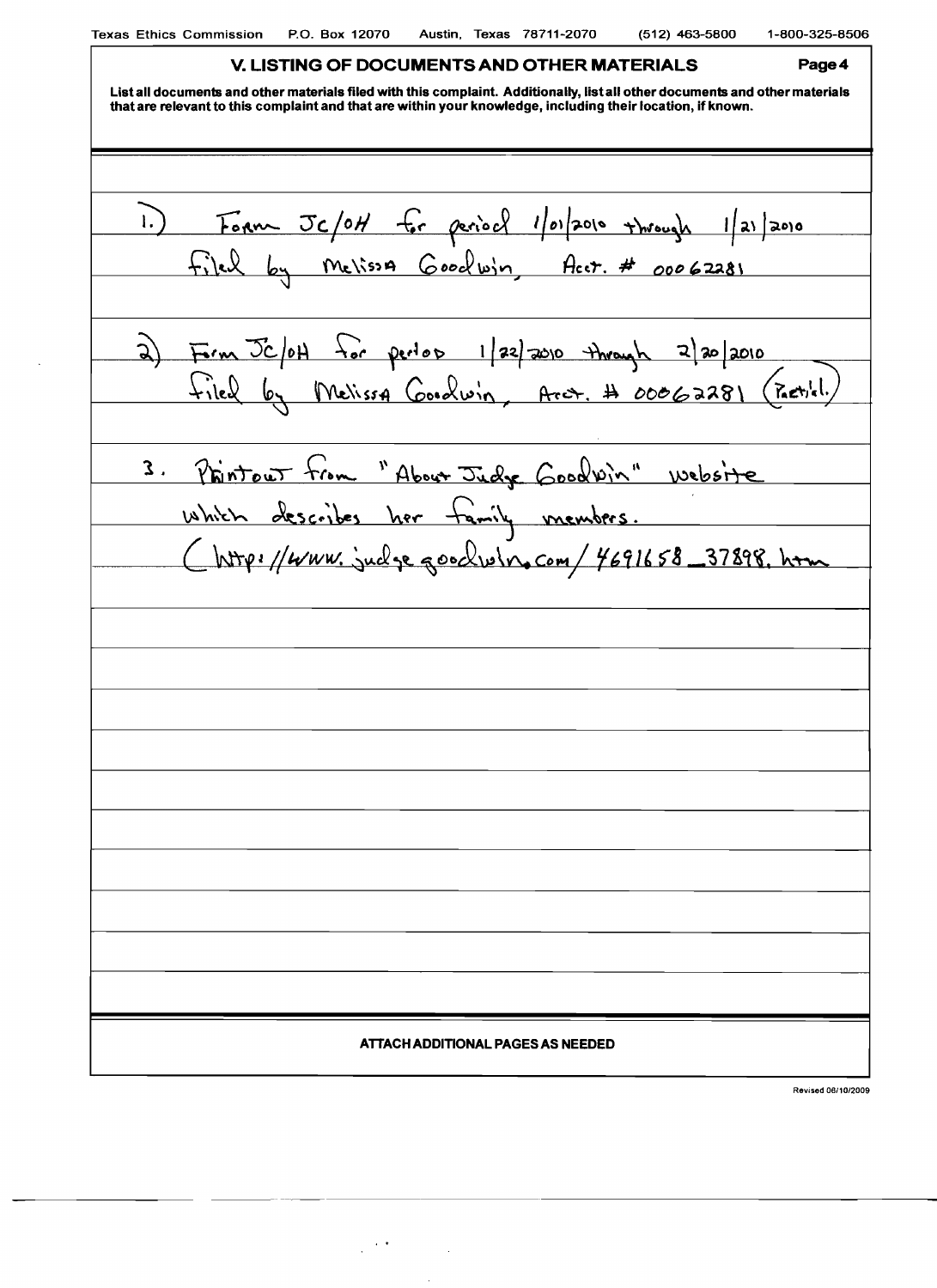| <b>Texas Ethics Commission</b><br>P.O. Box 12070                                                                                                                                                   |                                 |                      |  | Austin, Texas 78711-2070                   | $(512)$ 463-5800                                                                                                                                                                  | 1-800-325-8506 |  |  |  |
|----------------------------------------------------------------------------------------------------------------------------------------------------------------------------------------------------|---------------------------------|----------------------|--|--------------------------------------------|-----------------------------------------------------------------------------------------------------------------------------------------------------------------------------------|----------------|--|--|--|
|                                                                                                                                                                                                    |                                 | <b>VI. AFFIDAVIT</b> |  | <b>BASED ON PERSONAL KNOWLEDGE</b>         |                                                                                                                                                                                   | Page 5         |  |  |  |
| (Execute this affidavit if the acts alleged are within your direct personal knowledge.)                                                                                                            |                                 |                      |  |                                            |                                                                                                                                                                                   |                |  |  |  |
|                                                                                                                                                                                                    |                                 |                      |  |                                            |                                                                                                                                                                                   |                |  |  |  |
|                                                                                                                                                                                                    | true and correct.               |                      |  |                                            | swear that I am a resident of the state of Texas. I swear that I have knowledge of the<br>facts alleged in this complaint and that the information contained in this complaint is | , complainant, |  |  |  |
|                                                                                                                                                                                                    |                                 |                      |  |                                            | Signature of Complainant                                                                                                                                                          |                |  |  |  |
| AFFIX NOTARY STAMP / SEAL ABOVE                                                                                                                                                                    |                                 |                      |  |                                            |                                                                                                                                                                                   |                |  |  |  |
|                                                                                                                                                                                                    |                                 |                      |  |                                            |                                                                                                                                                                                   |                |  |  |  |
|                                                                                                                                                                                                    |                                 |                      |  |                                            | 20 \, to certify which, witness my hand and seal of office.                                                                                                                       |                |  |  |  |
|                                                                                                                                                                                                    |                                 |                      |  |                                            |                                                                                                                                                                                   |                |  |  |  |
| Signature of officer administering oath                                                                                                                                                            |                                 |                      |  | Printed name of officer administering oath | Title of officer administering oath                                                                                                                                               |                |  |  |  |
| <b>VII. AFFIDAVIT</b><br><b>BASED ON INFORMATION AND BELIEF</b><br>(Execute this affidavit if the acts alleged are not within your direct personal knowledge, but are based on reasonable belief.) |                                 |                      |  |                                            |                                                                                                                                                                                   |                |  |  |  |
|                                                                                                                                                                                                    |                                 |                      |  |                                            | CRAIG L. MCDOMALD complainant.                                                                                                                                                    |                |  |  |  |
|                                                                                                                                                                                                    | of my information and belief is |                      |  | <u>public documents.</u>                   | swear that I am a resident of the state of Texas. I swear that I have reason to believe<br>and do believe that the violation alleged in this complaint has occurred. The source   |                |  |  |  |
| JANETTE FLORES<br>Notary Public, State of Texas<br>My Commission Expires<br>October 24, 2012                                                                                                       |                                 |                      |  |                                            | Signature of Complainant                                                                                                                                                          |                |  |  |  |
| AFFIX NOTARY STAMP / SEAL ABOVE                                                                                                                                                                    |                                 |                      |  |                                            |                                                                                                                                                                                   |                |  |  |  |
| Sworn to and subscribed before me, by the said<br>March                                                                                                                                            |                                 |                      |  |                                            | $\overline{\phantom{a}}$ this the $\overline{\phantom{a}}$ $\overline{\phantom{a}}$ day of<br>$\frac{1}{2}$ , to certify which, witness my hand and seal of office.               |                |  |  |  |
|                                                                                                                                                                                                    |                                 | Janette Flores       |  |                                            | Notory Public                                                                                                                                                                     |                |  |  |  |
| Signature of officer administering oath                                                                                                                                                            |                                 |                      |  | Printed name of officer administering oath | Title of officer administering oath                                                                                                                                               |                |  |  |  |

 $\mathcal{L}^{\text{max}}_{\text{max}}$ 

Revised 06/1012009